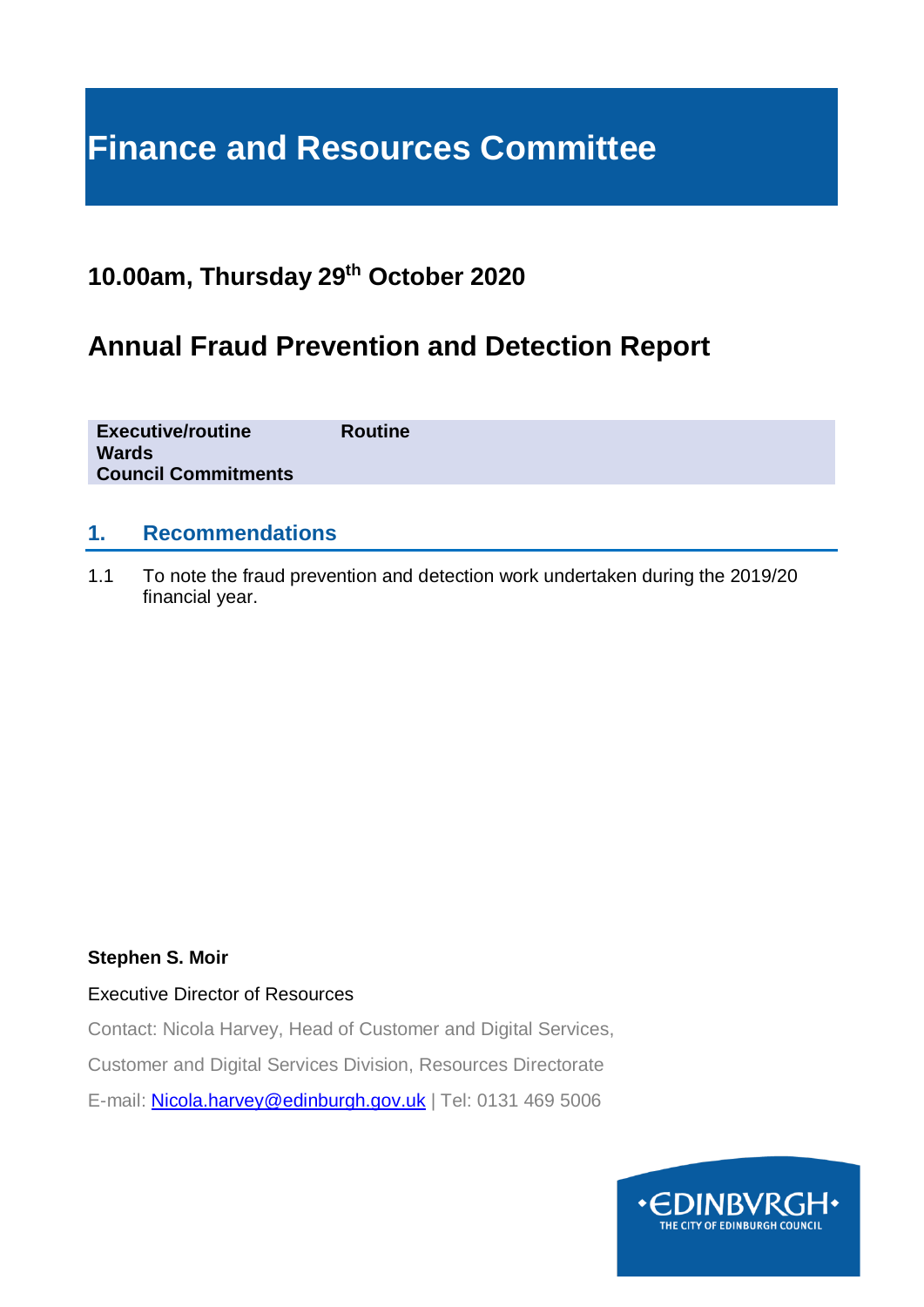**Report**

# **Annual Fraud Prevention and Detection Report**

### **2. Executive Summary**

2.1 The annual report provides an overview of fraud prevention and detection activities undertaken in 2019/20.

### **3. Background**

- 3.1 The Council is responsible for a wide range of counter fraud activities. These are designed to prevent, detect, investigate and report fraud and ultimately ensure that public money is spent on essential services.
- 3.2 The Council investigate and detect fraudulent activity that is out with the remit of central government bodies such as the Department for Work and Pensions. External/customer fraud is investigated by the Council's Corporate Fraud Investigation Team (CFIT). In conjunction with these activities Internal Audit assess whether appropriate controls are in place to prevent and detect potential internal and external fraudulent activities by Council employees. Both functions are responsible for liaising with Council services to raise awareness of appropriate fraud prevention controls and counter measures.

### **4. Main report**

- 4.1 Fraud allegations are received from various sources, including the public, Department for Work and Pensions, HM Revenues and Customs, the Police and the National Fraud Initiative (NFI) exercise. During 2019/20 CFIT detected customer fraud of £856,784 (Appendix 1). Action is ongoing to recover appropriate funds and CFIT continue to work with affected services to strengthen controls to reduce future fraud.
- 4.2 The Council also participates in Audit Scotland's NFI exercise. This is a comprehensive data matching exercise that operates over a two-year rolling period and compares information held by public bodies. The latest exercise commenced in February 2019 and concluded in December 2019, resulting in £110,837 of fraud being identified (Appendix 2)
- 4.3 The Council operates an online system that allows the public to report suspected cases of fraud. Following an initial assessment, allegations against Council employees are referred to the relevant service area for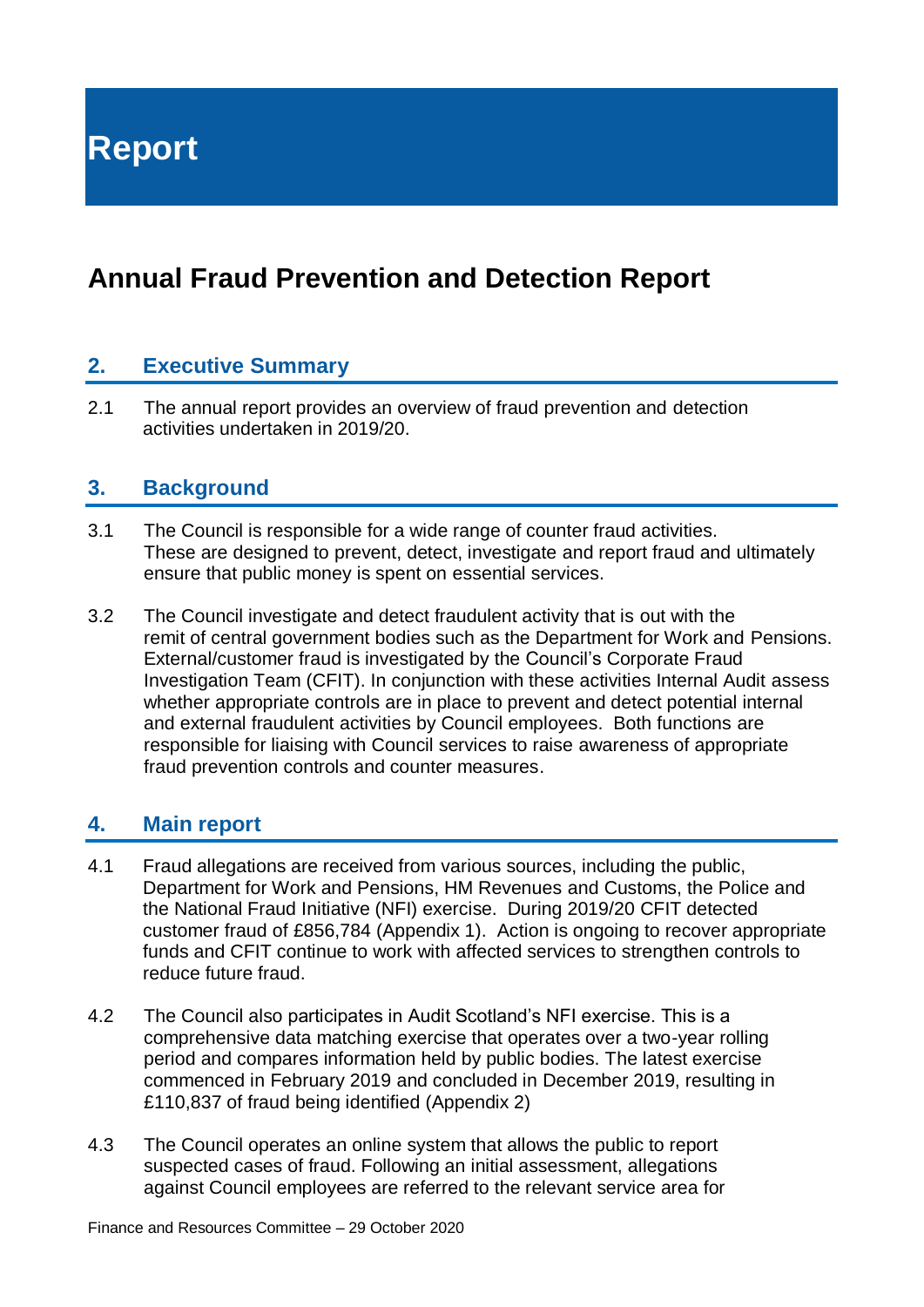investigation. Allegations against third parties are passed to CFIT who engage relevant service areas or outside agencies to complete the investigation.

- 4.4 During 2019/20, 508 allegations were reported to the Council and these are detailed in Appendix 3. These allegations relate to a range of services and a small number relate to external organisations. Three specific allegations were made against Council employees. These were fully investigated, confirming that all three allegations were unfounded.
- 4.5 Due to the coronavirus outbreak all external fraud investigation home visits and face to face contact was suspended on Monday 16 March 2020. Future activities continue to be kept under review as part of the Council's wider service recovery plans.

### **5. Next Steps**

5.1 Customer and Digital Services and Internal Audit will continue to work collaboratively to provide financial safeguards and deter potentially fraudulent activity.

### **6. Financial impact**

6.1 While there is no direct financial impact because of this report, the actions of the Corporate Fraud Investigation Team and Internal Audit provide an important financial safeguard. Outcomes from investigations provide service areas with evidence to strengthen controls and recover any fraudulent sums claimed. This recovery work is an ongoing activity.

### **7. Stakeholder/Community Impact**

7.1 There is no direct impact on stakeholders or community arising from this report.

### **8. Background reading/external references**

- 8.1 Fraud Prevention and Detection [Annual Report 2018/19. Finance and Resource](https://democracy.edinburgh.gov.uk/mgIssueHistoryHome.aspx?IId=6729)  [Committee 15 August 2019](https://democracy.edinburgh.gov.uk/mgIssueHistoryHome.aspx?IId=6729)
- 8.2 [Corporate Debt Policy](https://www.edinburgh.gov.uk/downloads/file/26345/corporate-debt-policy-2019)
- 8.3 [Whistleblowing Policy](https://orb.edinburgh.gov.uk/downloads/file/16204/whistleblowing-policy)
- 8.4 [Policy on Fraud Prevention](https://orb.edinburgh.gov.uk/downloads/file/14718/fraud_prevention_policy)
- 8.5 [Policy on Anti Bribery](https://orb.edinburgh.gov.uk/downloads/file/9746/anti-bribery_policy)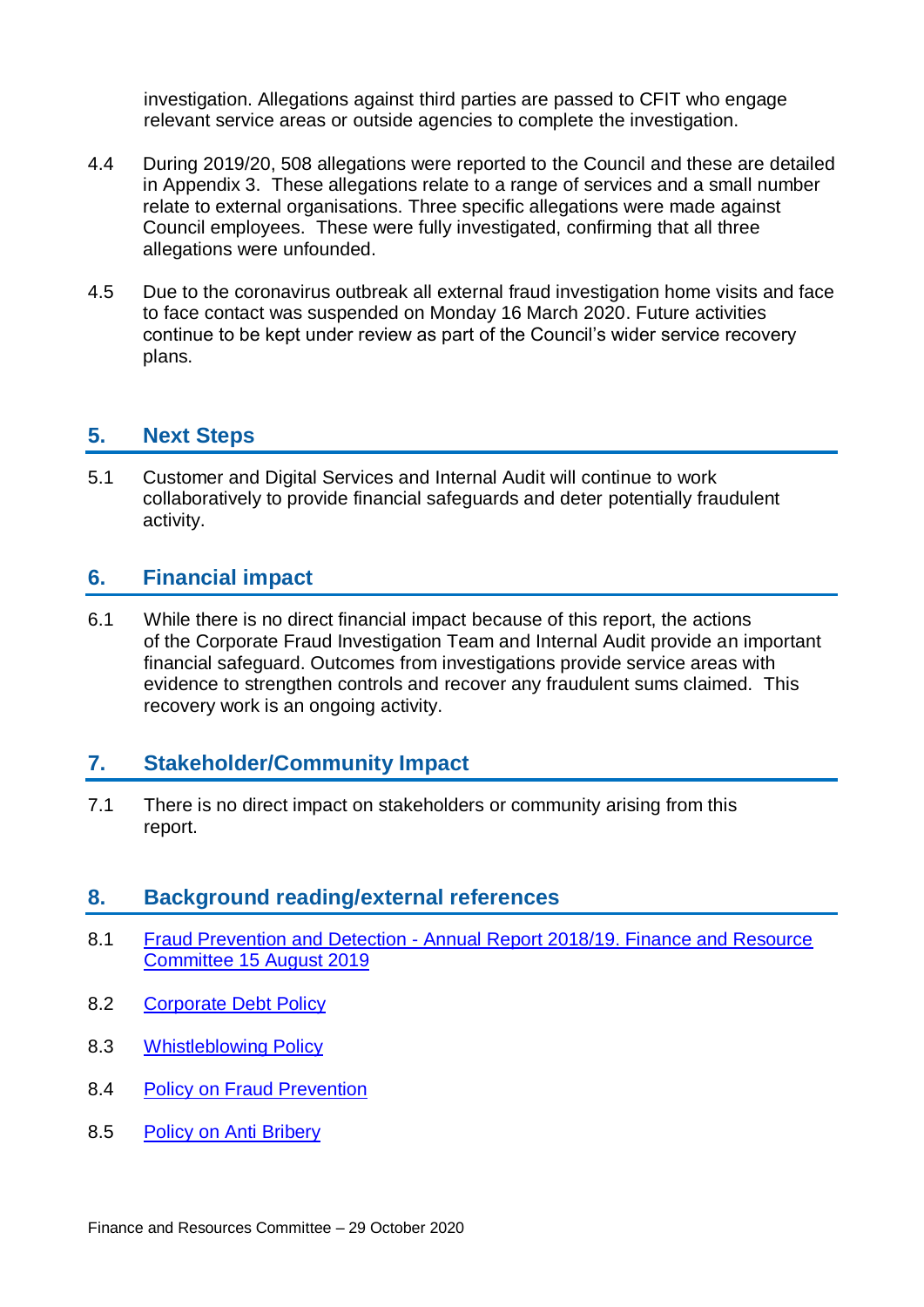### **9. Appendices**

- 9.1 Appendix 1 Corporate Fraud Team 2019/20
- 9.2 Appendix 2 National Fraud Initiative 2019/20
- 9.3 Appendix 3 Public Reported Cases of Suspected Fraud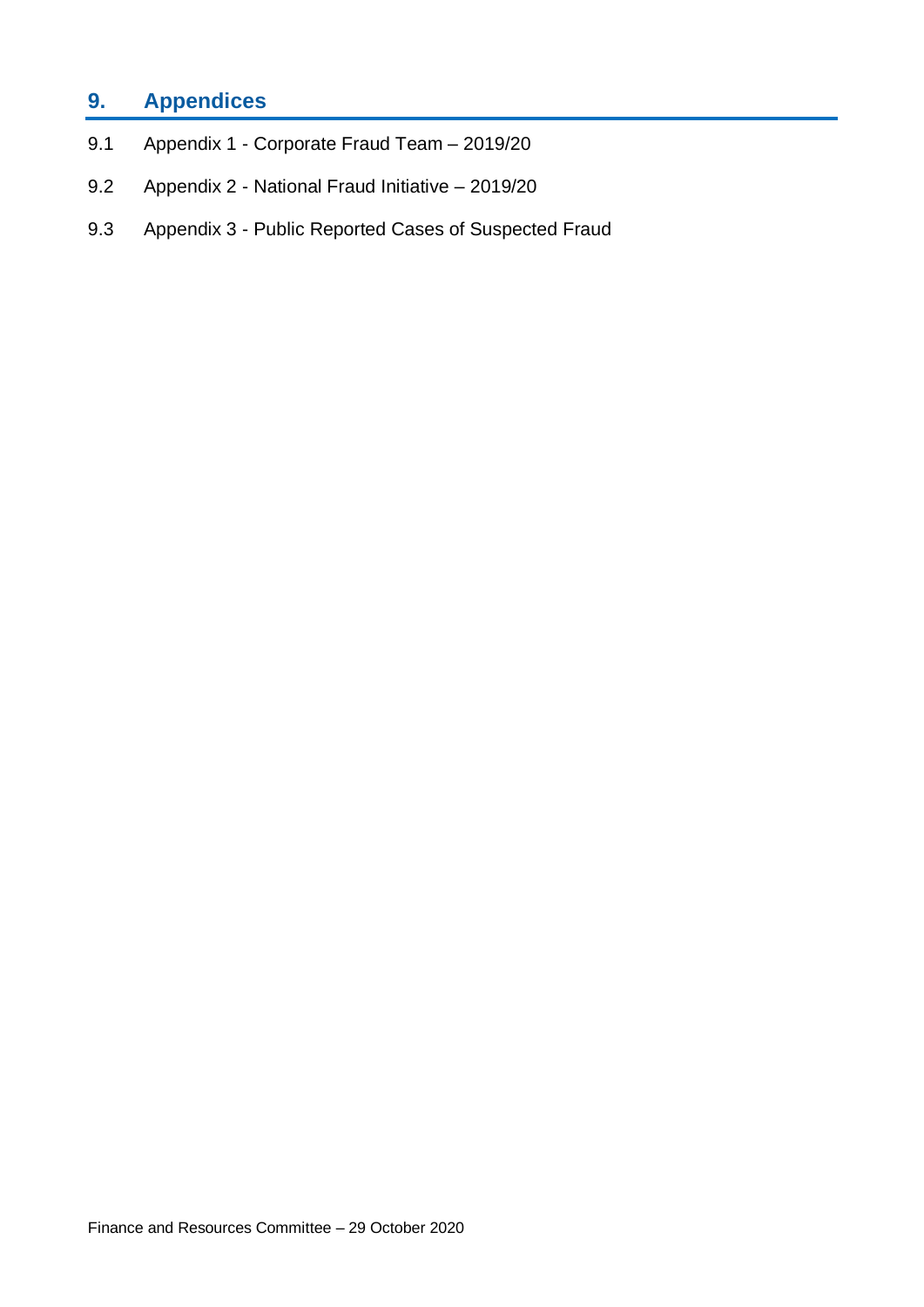During 2019/20, the Corporate Fraud Investigation Team (CFIT) detected customer fraud of over £856k with recovery action ongoing (£665k recovered at 31/3/20, including relevant notional values).

### • **Benefit Administrative Penalties (£13,389)**

Administrative penalties occur when a Benefit claimant deliberately fails to provide details of a change of circumstance, which then result in a benefit overpayment. Council investigate these cases on behalf of the Secretary of State. Currently £773.81 of £13,389.00 collected with recovery action ongoing.

#### • **Discretionary Housing Payments (£2,400)**

These payments are awarded to claimants in receipt of Housing Benefit and suffering from financial hardship. Overpayments occur when a claimant fails to provide the correct information when applying or fails to report a change in circumstances. Sum identified fully collected.

### • **Scottish Welfare Fund Payments (£33,079)**

A Community Care Grant aims to help people on benefits with additional support in the home. A Community Care Grant can also help families facing exceptional pressures, with one-off items, like a cooker or a washing machine. Pre-issue compliance checks have prevented £33,079 (100%) of ineligible goods being issued.

### • **Council Tax Reduction Scheme (CTRS) (£87,603)**

CTRS is available to claimants who are experiencing financial difficulties and find themselves unable to make their Council Tax payments. Payments in error occur when a claimant fails to provide the correct information when applying for the scheme or fails to report a change in circumstances. Currently £75,364 of £87,603 has been collected with recovery action ongoing.

### • **Council Tax Discounts and Exemptions (£355,508)**

This relates to discounts and exemption incorrectly applied due to the customer providing false information or failing to report a change of circumstance e.g. liability, student status, empty properties etc. NB: Additional discounts and exemptions are also removed as part of ongoing business review activities, however, these are not classified as fraudulent for the purposes of this report. Currently £191,586 of £355,508 has been collected with recovery action ongoing.

#### • **Recovered Tenancies – non-residency and illegal sublets of Council homes (£324,000)**

The Audit Commission recommend that Local Authorities use a notional figure of £18,000 per tenancy when calculating potential loss to the Council. This figure incorporates the cost of temporary accommodation for genuine applicants, legal costs to recover the property, re-let cost and the rent foregone during the void period between tenancies. 18 tenancies were successfully recovered.

### • **Disabled Blue Badges (£4,500)**

The Blue Badge (Disabled Parking) Scheme provides a national arrangement of parking concessions for people with a permanent or substantial disability. The misuse of the Blue Badge scheme undermines the benefits of the scheme, impacts upon local

Finance and Resources Committee – 29 October 2020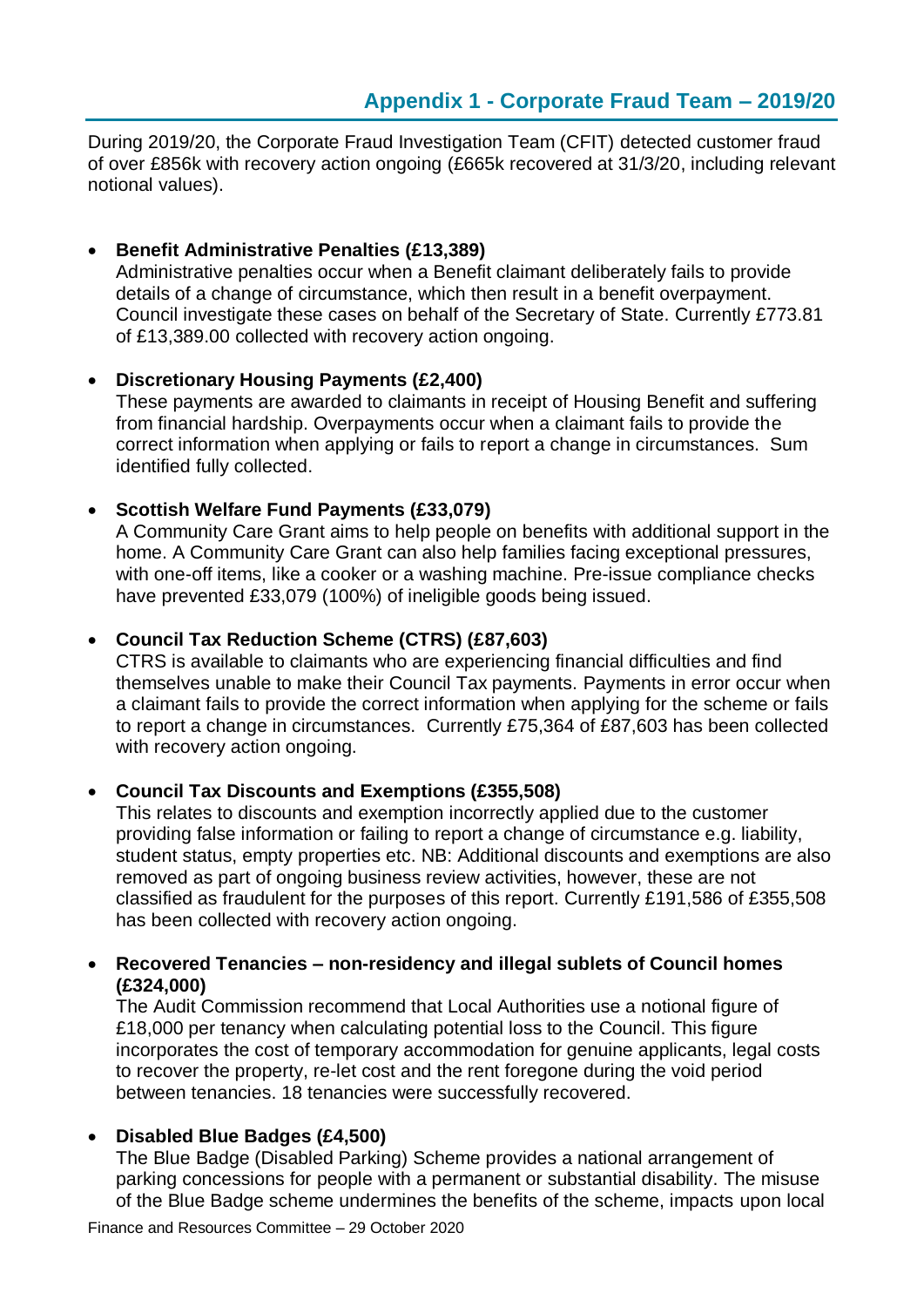traffic management and creates hostility amongst other badge holders and members of the public.

### • **School Placements (No direct saving)**

This important work ensures that school catchment areas are appropriately applied. While there are no direct financial implications this activity ensures genuine applications are less likely to be declined and avoids the cost of hiring more teachers and classroom assistants.

#### • **Non-Domestic Rates (£36,305)**

Discounts and exemption incorrectly applied due to customer providing false information or failing to report a change of circumstance e.g. liability status, empty properties etc. NB: Additional discounts and exemptions are also removed as part of ongoing business review activities, however, these are not classified as fraudulent for the purpose of this report. Currently £33,141 of £36,305 has been collected with recovery action ongoing.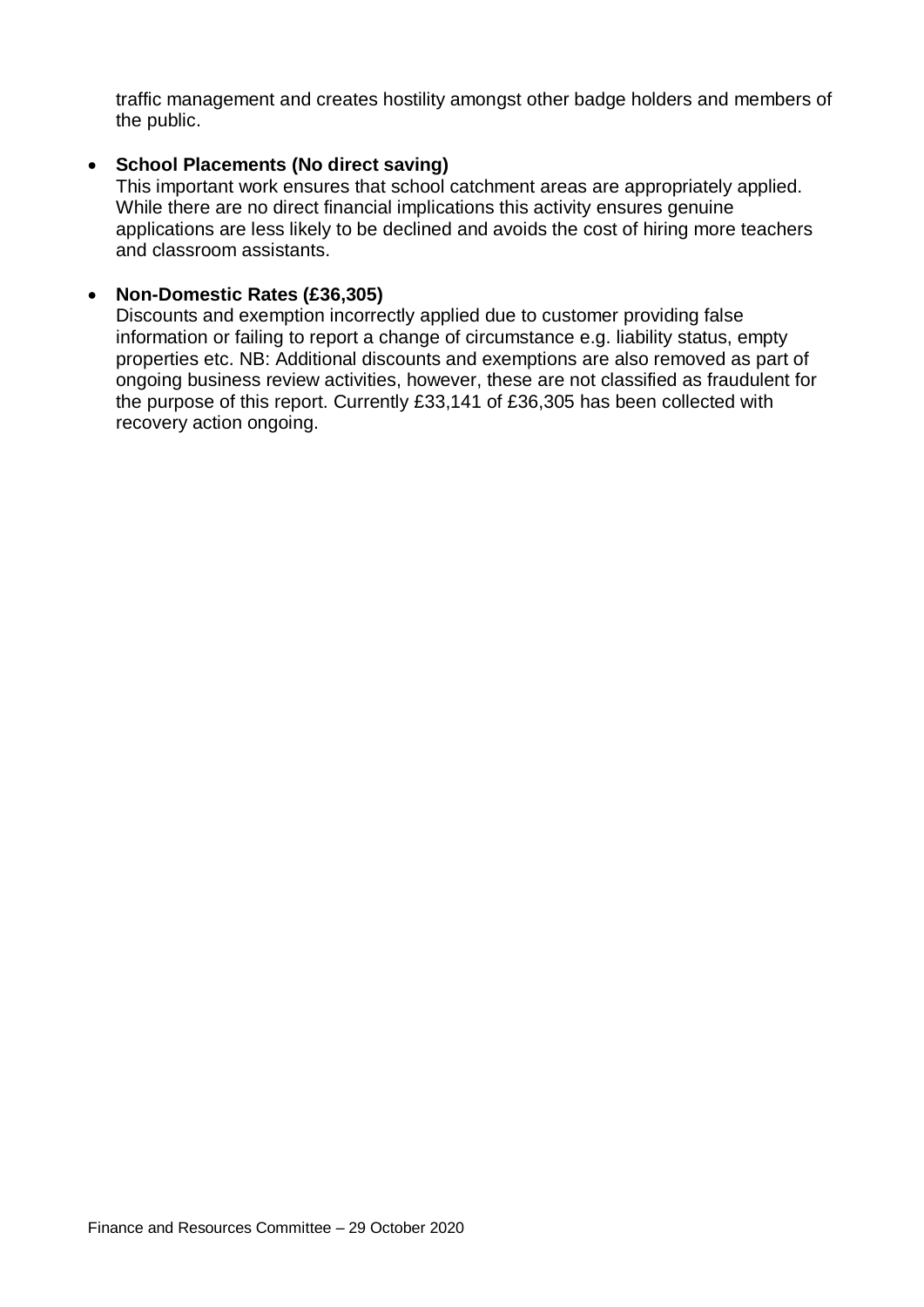### **Appendix 2- National Fraud Initiative – Potential Fraud**

| <b>Dataset</b>                                              | <b>Examples of possible Fraud</b>                                                                                                         | Cases<br>Investigated | Investigation<br><b>Type</b>                       | <b>Fraud/Errors</b><br>related to<br>fraud<br>No. | Recovery<br>£ |
|-------------------------------------------------------------|-------------------------------------------------------------------------------------------------------------------------------------------|-----------------------|----------------------------------------------------|---------------------------------------------------|---------------|
| Pensions                                                    | Obtaining the pension payments<br>of a deceased person,<br>Exceeding new income limits after<br>taking added years                        | 1161                  | All matches                                        | 0                                                 | 0             |
| Income/<br>Council Tax                                      | Incorrectly claiming exemptions                                                                                                           | 2521                  | All matches                                        | 5                                                 | £13,107.00    |
| Housing<br><b>Benefits</b>                                  | Incorrectly claiming benefits                                                                                                             | 2814                  | All matches                                        | 25                                                | £96,953.00    |
| Private<br>supported<br>care home<br>residents              | Payments for deceased resident                                                                                                            | 194                   | All Matches                                        | $\overline{7}$                                    | £777.06       |
| <b>Housing Rents</b><br>and Other                           | Ineligible tenants,<br>Tenant on waiting list for second<br>property,<br>Inappropriate attempt to purchase<br>property R.T.B.             | 467                   | All Matches                                        | 0                                                 | 0             |
| Payroll/HR                                                  | Obtaining employment when not<br>entitled to work in the UK<br>Second Job whilst paid long term<br>sick                                   | 267                   | All Matches                                        | 0                                                 | 0             |
| Trade<br>Creditors<br><b>Standing Data</b><br>(Procurement) | Fraudulent or erroneous payments<br>where supplier set up with more<br>than one reference,<br>Inappropriate Suppliers on<br>database      | 226                   | Sample<br>completed due<br>to low level of<br>risk | $\mathbf 0$                                       | 0             |
| Trade<br>Creditors<br>History<br>(Payments)                 | Duplicate payments for same<br>goods/services<br><b>Incorrect Payments made</b><br>Employees (or family) invoicing<br>services to Council | 1036                  | Sample<br>completed due<br>to low level of<br>risk | 0                                                 | 0             |
| <b>Blue Badge</b><br>Permit /<br>Residents<br>Parking       | Permit used by someone other<br>than approved user                                                                                        | 794                   | All Matches                                        | 0                                                 | 0             |
| Resident<br>Parking<br>Permits                              | Individuals who have a resident<br>parking permit have been matched<br>to deceased records.                                               | 23                    | All Matches                                        | 0                                                 | 0             |
| Procurement<br>to Payroll                                   | To identify potential undeclared<br>interests that have been given a<br>pecuniary advantage.                                              | 166                   | All Matches                                        | 0                                                 | 0             |
| Immigration                                                 | To identify employees who are not<br>entitled to reside and/or are not<br>entitled to work in the UK                                      | $\mathsf 0$           | No matches<br>released by NFI                      | 0                                                 | 0             |
| <b>Total</b>                                                |                                                                                                                                           | 9669                  |                                                    | 37                                                | £110,837.06   |

Errors related to fraud include incorrect award of Council Tax discounts/exemptions and Housing Benefit linked to false claims. Errors relating to care home payments to deceased resident were due to discrepancy in the date of death.

Finance and Resources Committee – 29 October 2020